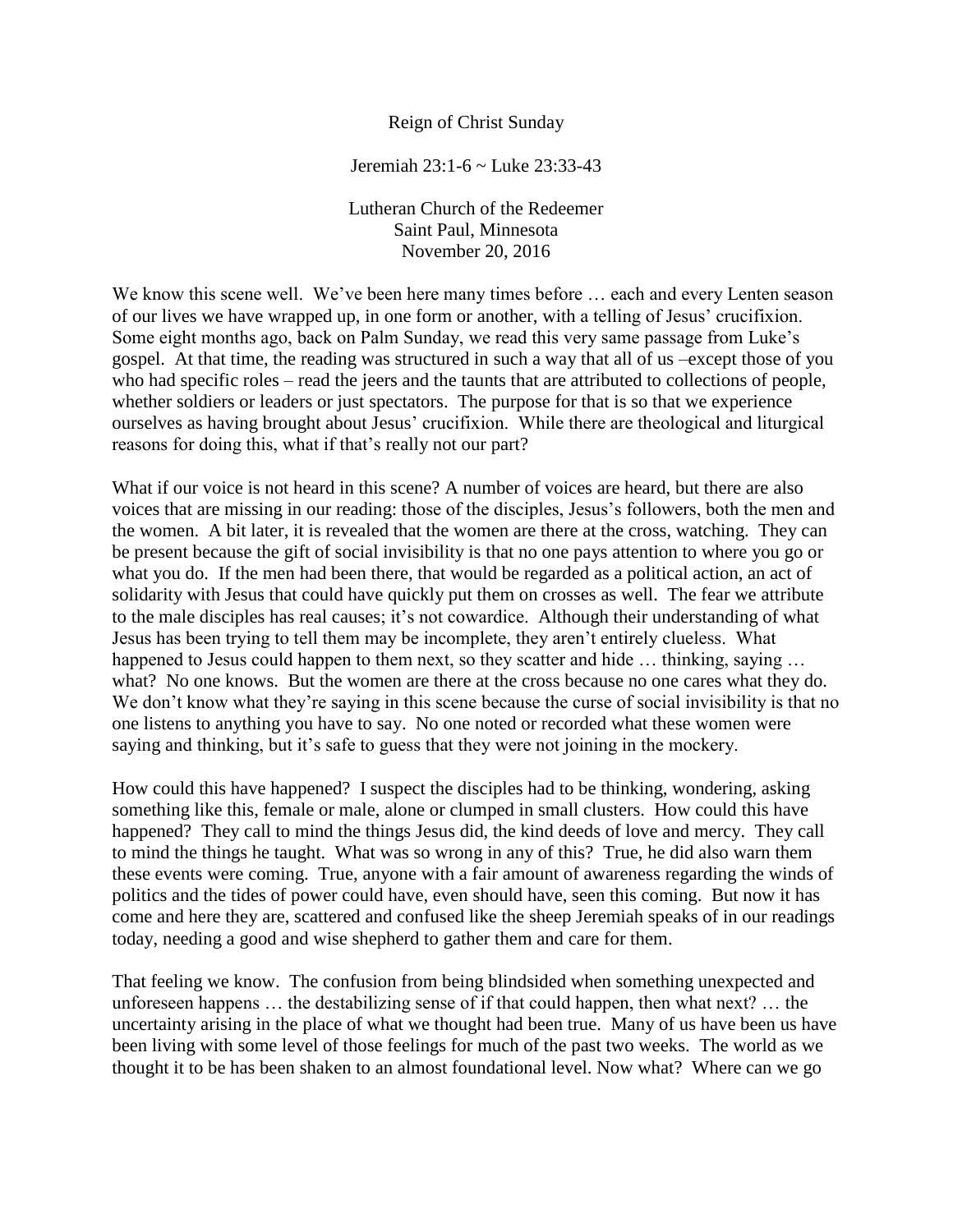to find some direction as to where to go, some pointers on how to live, some stable place to rebuild our sense of the world and our place in it?

And here today, we are proclaiming Jesus as king, which is not a real helpful concept in a land where we once fought a war to get away from kings and just had an election to choose our leaders and were reminded that Jesus is never on the ballot. On top of these barriers, the picture of this king or sovereign leader we're given is Jesus hanging on a cross between two criminals with a sign above his head proclaiming him to be King of Judaoi even though the other leaders and the people gathered around prefer to jeer and taunt rather than acknowledge him as king. But here, our tradition tells us, is the promised shepherd-leader-ruler to the scattered flock. This is how God's promised king comes to rule: with a thorns for his crown and a cross for his throne. This is how the Reign of God comes: Jesus on the cross. What does this tell us? Or in Lutheran catechetical terms, what does this mean?

It means, as one of the pastors at text study pointed out, God doesn't work the way we think God should; God doesn't play by our rules. We have our ideas of what leadership and governance and power look like. We know how to acquire points and add up a score under zero sum rules in which winners take all. Winners get their way and losers should just shut up about it. But if, as we say we believe, the Reign of God comes through Jesus dying on the cross, executed by the Roman government with the compliance and approval of his religious leaders, then the Reign of God is not a victory to be won but something that comes crashing into our world from the outside into our midst.

As this Reign of God is breaking in, Jesus asks forgiveness for those who don't know what they're doing – and it isn't clear whom he has in mind … the soldiers doing the awful work of execution? … the Roman government officials who ordered it? … the leaders among his own people who sought his death? … the people in the crowd who are jeering? … the disciples who are fleeing? It isn't clear. But this much is: forgiveness – letting go of the desire to pay back those who wronged you— this is an aspect of the Reign of God, or at least its coming. Suffering has a role in this to be sure. However, suffering for the sake of suffering is never redemptive and never part of the coming of the Reign of God. Jesus embraces his suffering for the sake of a radical love that is out to change the world. Forgiveness is part of how that change comes about. The response of the forgiven is to be surprise, maybe even shock, that the party wronged is not seeking retribution. Forgiveness is an action to call forth some rethinking of things by the forgiven, a change in attitude and behavior into the future. This is what is meant by the word we read as *repentance*.

Jesus speaks some other words to one of the criminals being crucified with him, the one who requests: "Jesus, remember me when you come into your kingdom." We don't know what this criminal believes about Jesus aside from that, while he and his other companion do deserve their fates, Jesus does not and that Jesus has some sort of kingdom with kingly authority. Jesus promises him: "Today you will be with me in paradise." *Today* – that means now, not three days later in the resurrection, not a month or so later in the ascension, not whenever of the second coming – today. *Paradise* – that means here on earth. *Paradise* is a word we picked up in English straight from the Greek. It is not a synonym for *heaven*. The word *paradise* refers to a park or a garden kept primarily for pleasure, a place like the Garden of Eden, an image of what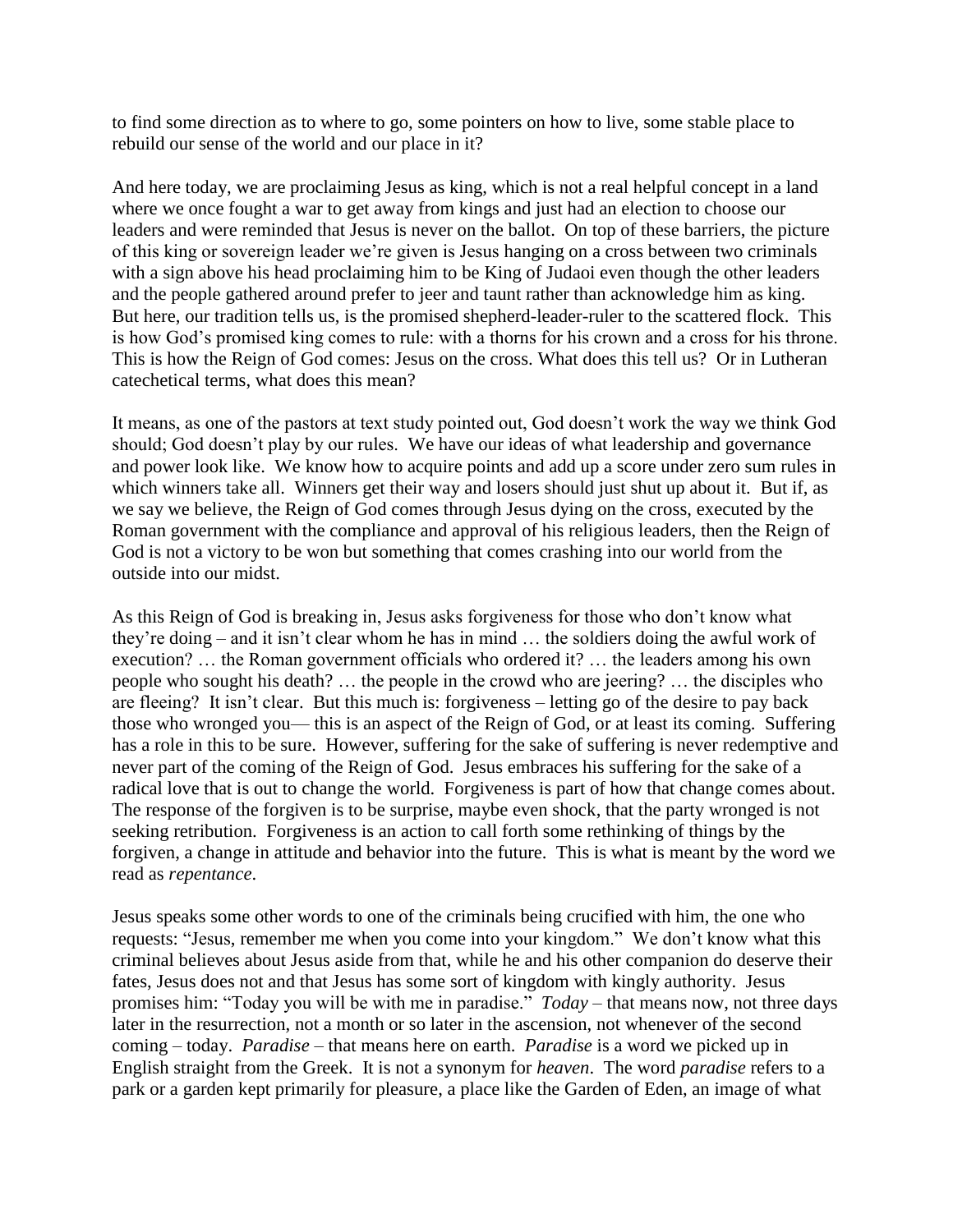God dreamed at the beginning of creation. Somehow, in Jesus' dying, that dream of God's is coming to be on the earth then and there; heaven is coming to earth; the Reign of God is crashing into time and space.

If we say that Christ is our King, our Ruler, our Lord or Master, we are committing ourselves to live here and now by the ways of Christ's kingdom, this new way, the ways of the Reign of God, the way of life Jesus acted out in his life, the way of life that he suffered and died and rose again in order to breathe it into his followers. To say Christ is King is to make Christ and ways of the Reign of God the ultimate and primary focus of your loyalty, your identity, your way of living. So what do you do?

Well, what do you see Jesus doing in the Gospels? Bringing healing and restoration ... Feeding people … Telling people to love one another … Forgiving … Raising the dead … Welcoming all kinds of people. Jesus talked with the rich and the poor, the virtuous and the sinners. He engaged them all. So who is beyond the reach of God's kingdom, beyond God's care and concern? No one. Living as people of the Reign of God means working for and doing these kinds of things for all people here and now.

However, saying yes to Christ as King, saying yes to the Reign of God does mean that certain options are excluded. You no longer get to pick and choose who counts and who doesn't; in the Reign of God everyone is welcome in and no one is put out. Choices have to be made along the lines of what fits with the Reign of God, what helps me live into it and out of it, what helps others see that Reign of God as a reality today – not what benefits me most. Saying yes to the Reign of God and Christ as King means accepting that Jesus meant what he said and that your task is to follow those teachings, to let them shape how you live in this world … which is not easy, but you are not left on your own to do them. You have the Holy Spirit, the breath of God, living in you. We have one another for help and support. We are not left alone to figure all this out. However, we are expected to live into the Reign of God and do whatever little bits are given to us to make that Reign visible in our world.

The community around us, the nation we live in … and maybe even we ourselves need to see what the Reign of God looks like, need the light of God shining in our lives and on our way perhaps more than before. Or maybe we've just become more aware of it in recent weeks. One of the sad facts from the election is that a majority of Christians, people who attend church nearly every week, voted for the president-elect. They did so believing they were honoring the ways of God. But what was actually being honored is some really bad theology. We're not immune from this in here; our culture swims in it … or maybe it's drowning in it. Religious messages abound to not worry over what happens in this life because the whole point is getting into heaven … this earth doesn't matter because the chosen will be whisked away to heaven in the rapture before things really get bad … if you pray right or have enough faith or do right before God, God will reward you with good things you want for yourself (and if not, then clearly you're displeasing God somehow) … God is in complete control; everything that happens is exactly what God wants … God established America as the new chosen nation, a Christian version of ancient Israel, which leads to a nationalized version of do right and get the goodies (in which *right* is usually defined in terms of behaviors having something to do with sexuality – that and going to church regularly).